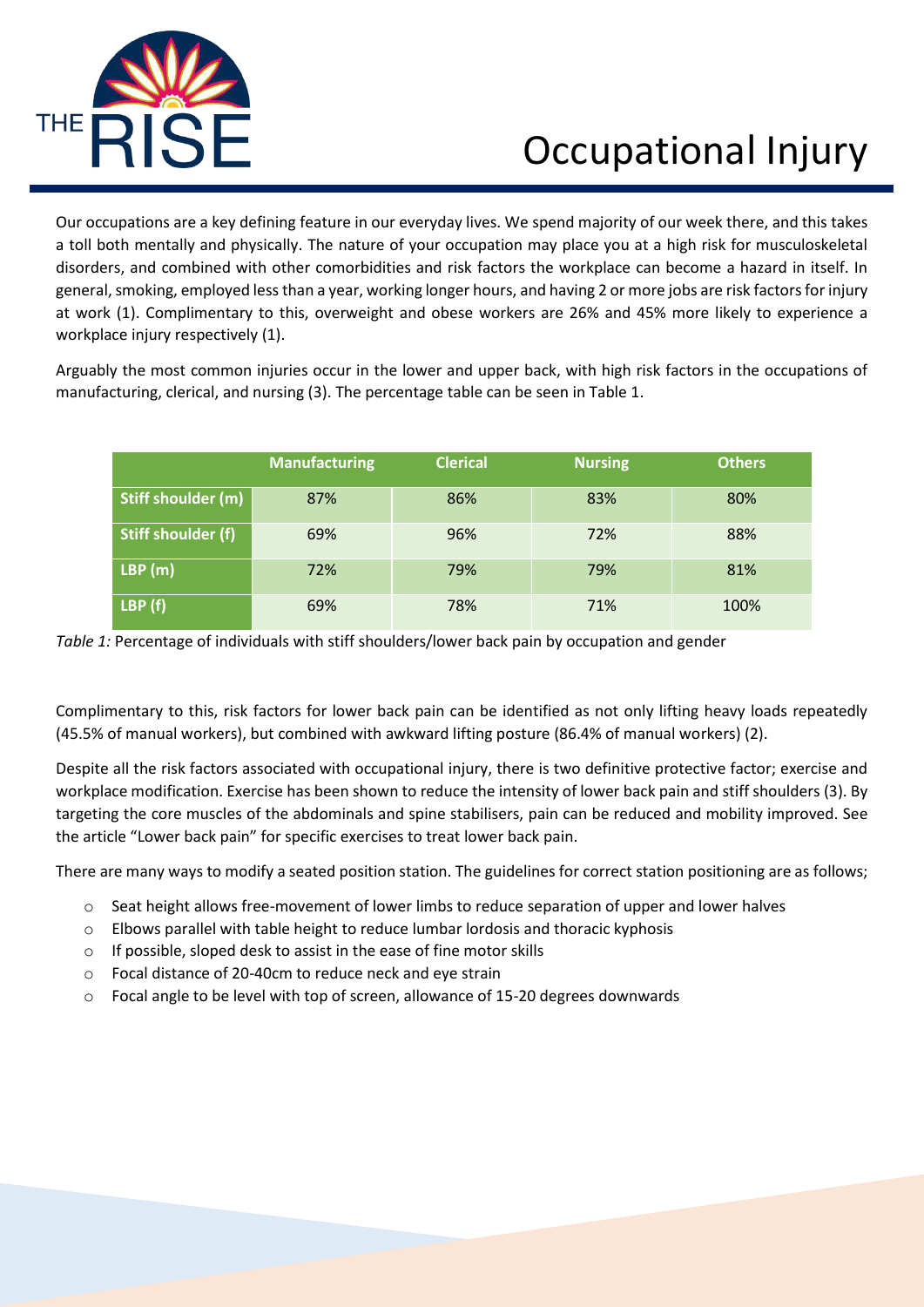

## Occupational Injury



Adjustment to the chair of the workstation alone is enough to reduce musculoskeletal pain immediately after intervention (4).

There are also guidelines for how a workstation should be set up, these are known as the reach guidelines. For highly repeated tasks, objects should be placed within 35-45cm of the individual. Less common tasks can be located a little further out at 55-65cm. In total, your reach should not exceed 50cm. These recommendations are so that the worker does not overreach, placing excessive strain on the back.

For injuries related to seated positions, The RISE health club runs DeskFit with Joel. These small group training classes aim to improve functional strength and mobility of the core and upper back, and strengthening the muscles that tend to be ignored in a seated role. For injuries from manual handling roles, FMS with Steve is recommended. There, our rehab specialist can identify specific areas to be improved upon, and aid in recovery from musculoskeletal injuries and ailments to improve lifting and carrying technique.

For further information, contact the RISE on 9208 2415, Bayswater Waves on 9276 6538, or pop in to consult with our qualified trainers.